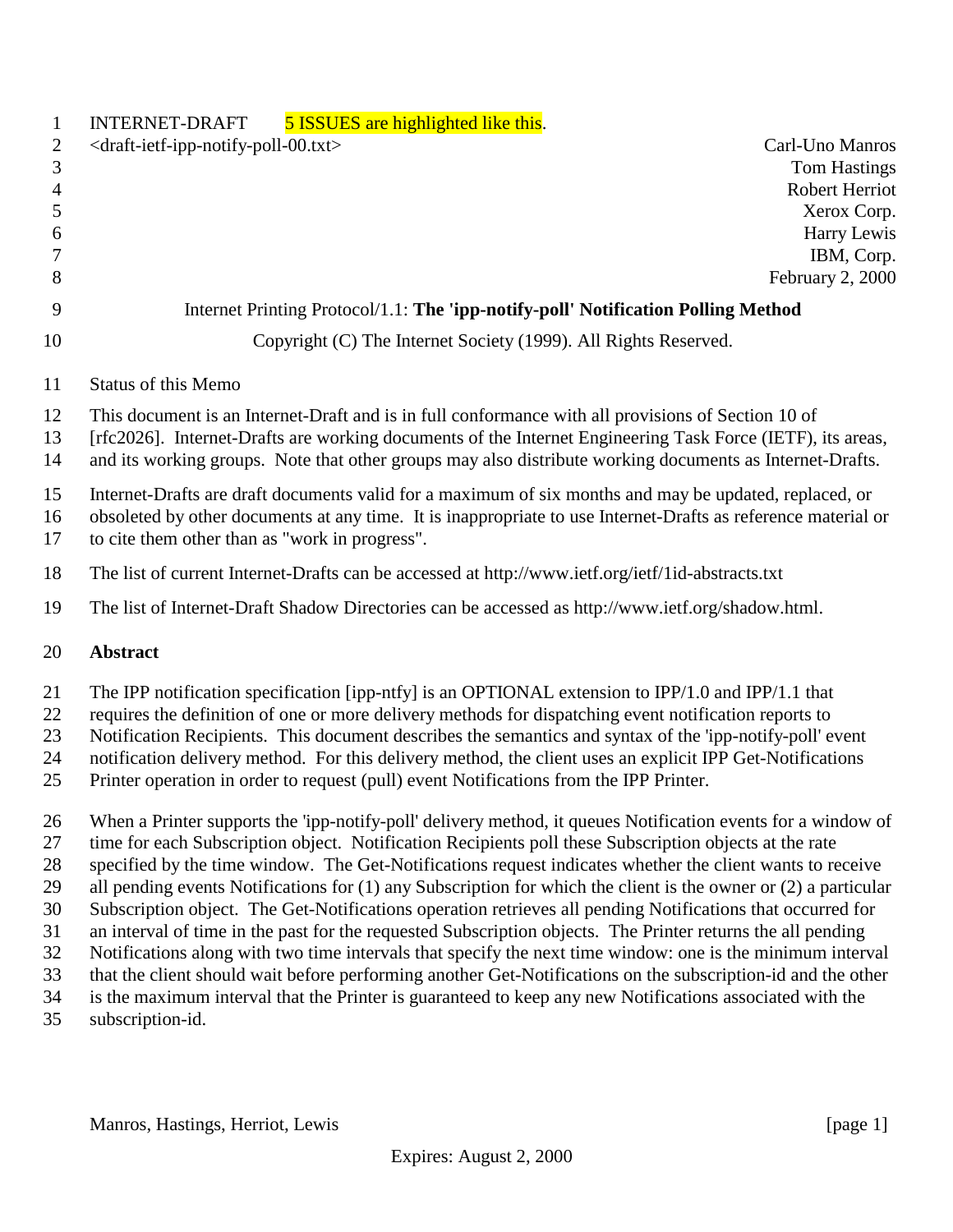#### INTERNET-DRAFT IPP/1.1: **The 'ipp-notify-poll' Notification Delivery Method** Feb 2, 2000

- The Printer may keep the channel open if the minimum interval is sufficiently short, but in any case the
- client performs a new Get-Notifications operation each time it wants more Notifications. Since the client
- will be making Get-Notification requests before the time window expires, the Printer will, on occasion,

return the same event Notification in two successive responses. The later ones in the previous response will

- become the earliest in the next response. The client is expected to filter out these duplicates which is easy
- to do because of the sequence number in each Notification.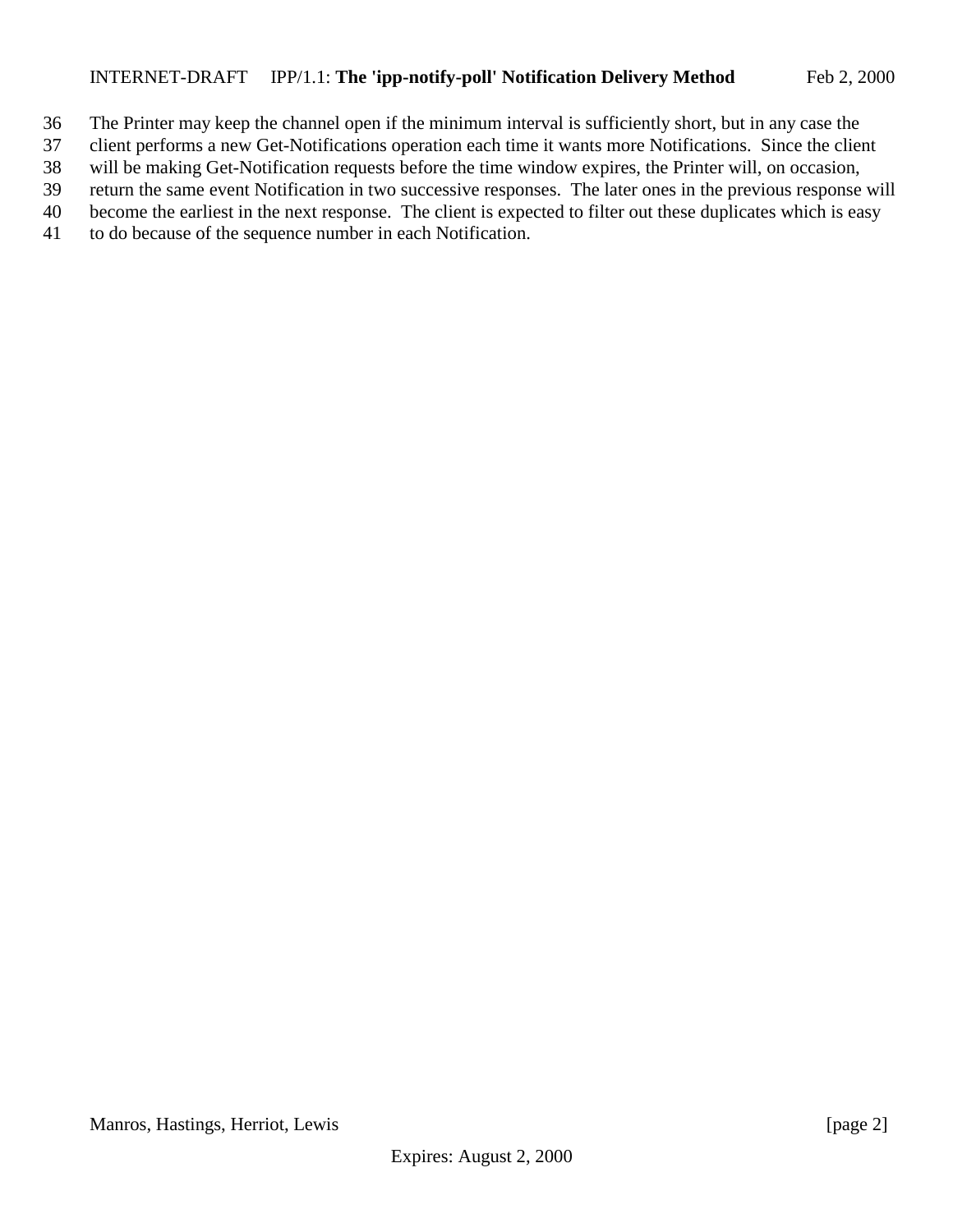- The full set of IPP documents includes:
- Design Goals for an Internet Printing Protocol [RFC2567]
- Rationale for the Structure and Model and Protocol for the Internet Printing Protocol [RFC2568]
- Internet Printing Protocol/1.1: Model and Semantics [ipp-mod]
- Internet Printing Protocol/1.1: Encoding and Transport [ipp-pro]
- Internet Printing Protocol/1.1: Implementer's Guide [ipp-iig]
- Mapping between LPD and IPP Protocols [RFC2569]
- Internet Printing Protocol/1.0 & 1.1: Event Notification Specification [ipp-ntfy]
- 
- The "Design Goals for an Internet Printing Protocol" document takes a broad look at distributed printing
- functionality, and it enumerates real-life scenarios that help to clarify the features that need to be included
- in a printing protocol for the Internet. It identifies requirements for three types of users: end users,
- operators, and administrators. It calls out a subset of end user requirements that are satisfied in IPP/1.0. A
- few OPTIONAL operator operations have been added to IPP/1.1.
- The "Rationale for the Structure and Model and Protocol for the Internet Printing Protocol" document
- describes IPP from a high level view, defines a roadmap for the various documents that form the suite of
- IPP specification documents, and gives background and rationale for the IETF working group's major
- decisions.
- The "Internet Printing Protocol/1.1: Model and Semantics" document describes a simplified model with
- abstract objects, their attributes, and their operations that are independent of encoding and transport. It
- introduces a Printer and a Job object. The Job object optionally supports multiple documents per Job. It
- also addresses security, internationalization, and directory issues.
- The "Internet Printing Protocol/1.1: Encoding and Transport" document is a formal mapping of the abstract operations and attributes defined in the model document onto HTTP/1.1 [RFC2616]. It defines the encoding rules for a new Internet MIME media type called "application/ipp". This document also defines the rules for transporting over HTTP a message body whose Content-Type is "application/ipp". This
- document defines a new scheme named 'ipp' for identifying IPP printers and jobs.
- The "Internet Printing Protocol/1.1: Implementer's Guide" document gives insight and advice to
- implementers of IPP clients and IPP objects. It is intended to help them understand IPP/1.1 and some of the
- considerations that may assist them in the design of their client and/or IPP object implementations. For
- example, a typical order of processing requests is given, including error checking. Motivation for some of
- the specification decisions is also included.
- The "Mapping between LPD and IPP Protocols" document gives some advice to implementers of gateways between IPP and LPD (Line Printer Daemon) implementations.
- The "Event Notification Specification" document defines OPTIONAL operations that allow a client to
- subscribe to printing related events. Subscriptions include "Per-Job subscriptions" and "Per-Printer
- subscriptions". Subscriptions are modeled as Subscription objects. Four other operations are defined for
- subscription objects: get attributes, get subscriptions, renew a subscription, and cancel a subscription.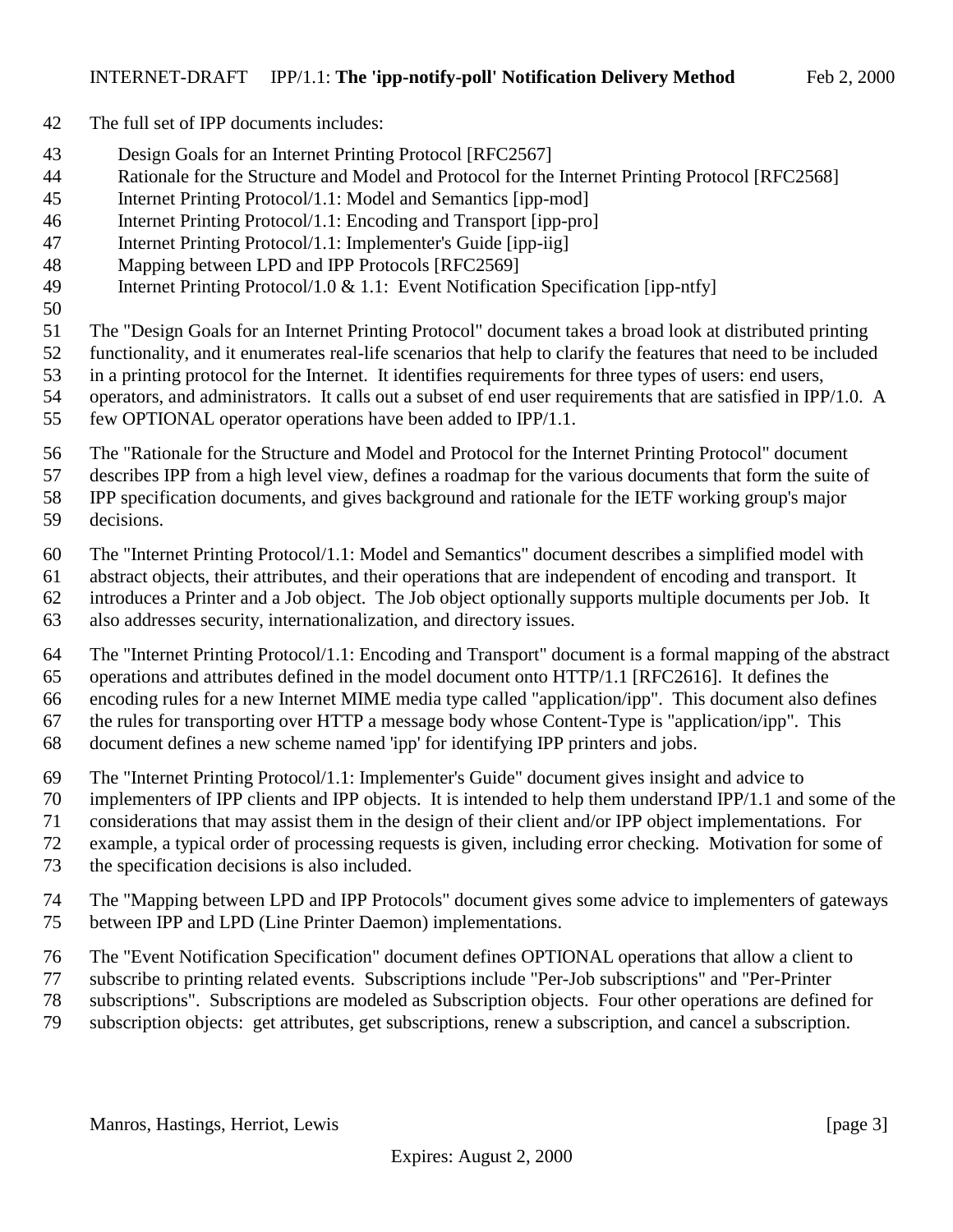| 80             |                |                                                                                                |  |
|----------------|----------------|------------------------------------------------------------------------------------------------|--|
| 81             |                | <b>Table of Contents</b>                                                                       |  |
| 82             | 1              |                                                                                                |  |
| 83             | 2              |                                                                                                |  |
| 84             | 3              |                                                                                                |  |
| 85<br>86<br>87 | $\overline{4}$ | 4.1<br>4.2                                                                                     |  |
| 88<br>89<br>90 | $\mathfrak{S}$ | Extension to Print-Job, Print-URI, Create-Job, Create-Printer-Subscription and Create-Printer- |  |
| 91             | 6              |                                                                                                |  |
| 92             | $\tau$         |                                                                                                |  |
| 93             | 8              |                                                                                                |  |
| 94             | 9              |                                                                                                |  |
| 95             | 10             |                                                                                                |  |
| 96             | 11             |                                                                                                |  |
| 97<br>98       |                |                                                                                                |  |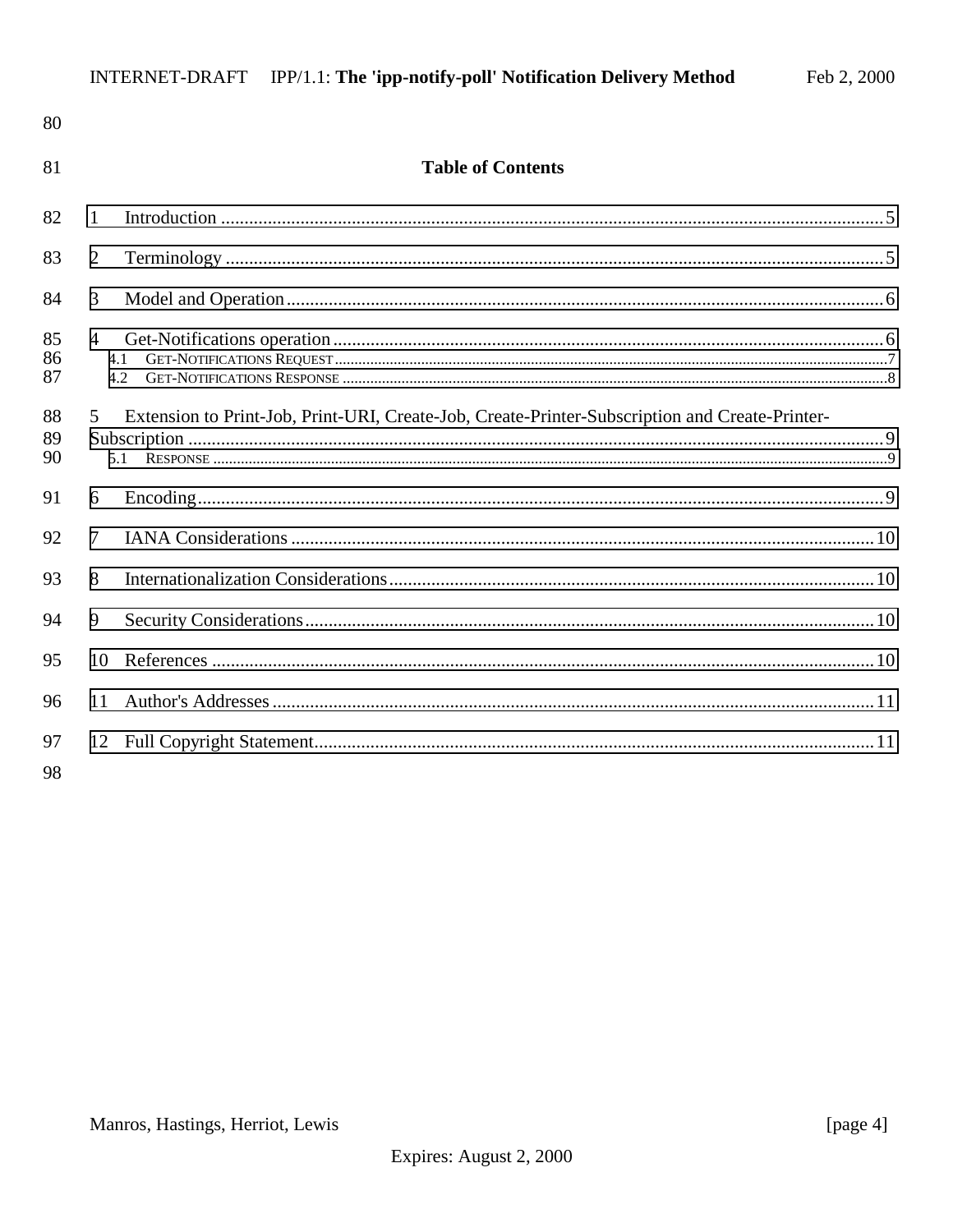<span id="page-4-0"></span>

#### **1 Introduction**

 IPP printers that support the OPTIONAL IPP notification extension [ipp-ntfy] either a) accept, store, and use notification subscriptions to generate event Notification reports and implement one or more delivery methods for notifying interested parties, or b) support a subset of these tasks and farm out the remaining tasks to a Notification Delivery Service. The 'ipp-notify-poll' event notification delivery method specified in this document defines a Get-Notifications operation that may be used in a variety of notification scenarios. Its primary intended use is for clients that want to be Notification Recipients. However, the Get- Notifications operation may also be used by Notification Delivery Services for subsequent distribution to 108 the Ultimate Notification Recipients.

- When a Printer supports the 'ipp-notify-poll' delivery method, it queues Notification events for a window of time for each Subscription object. Notification Recipients poll these Subscription objects at the rate specified by the time window. The Get-Notifications request indicates whether the client wants to receive all pending events Notifications for (1) any Subscription for which the client is the owner or (2) a particular Subscription object. The Get-Notifications operation retrieves all pending Notifications that occurred for an interval of time in the past for the requested Subscription objects. The Printer returns all pending Notifications along with two time intervals that specify the next time window: one is the minimum interval that the client should wait before performing a Get-Notifications on the subscription-id and the other is the maximum interval that the Printer is guaranteed to keep any new Notifications associated with the
- subscription-id.

The Printer may keep the channel open if the minimum interval is sufficiently short, but in any case the

client performs a new Get-Notifications operation each time it wants more Notifications. Since the client

will be making Get-Notification requests before the time window expires, the Printer will, on occasion,

return the same event Notification in two successive responses. The later ones in the previous response will

become the earliest in the next response. The client is expected to filter out these duplicates which is easy

 to do because of the sequence number in each Notification. The reason for not removing the Notifications from the Subscription object with every Get-Notifications request, is so that multiple Notification

- Recipients can be polling the same subscription object. This is useful if you are logged in to several
- 

desktops at the same time and want to see the same events at both places.

# **2 Terminology**

This section defines the following additional terms that are used throughout this document:

- REQUIRED: if an implementation supports the extensions described in this document, it MUST 131 support a REQUIRED feature.
- OPTIONAL: if an implementation supports the extensions described in this document, it MAY support an OPTIONAL feature.
- Notification Recipient See [ipp-ntfy]
- Subscription object See [ipp-ntfy]
- Ultimate Notification Recipient See [ipp-ntfy]

Manros, Hastings, Herriot, Lewis [page 5]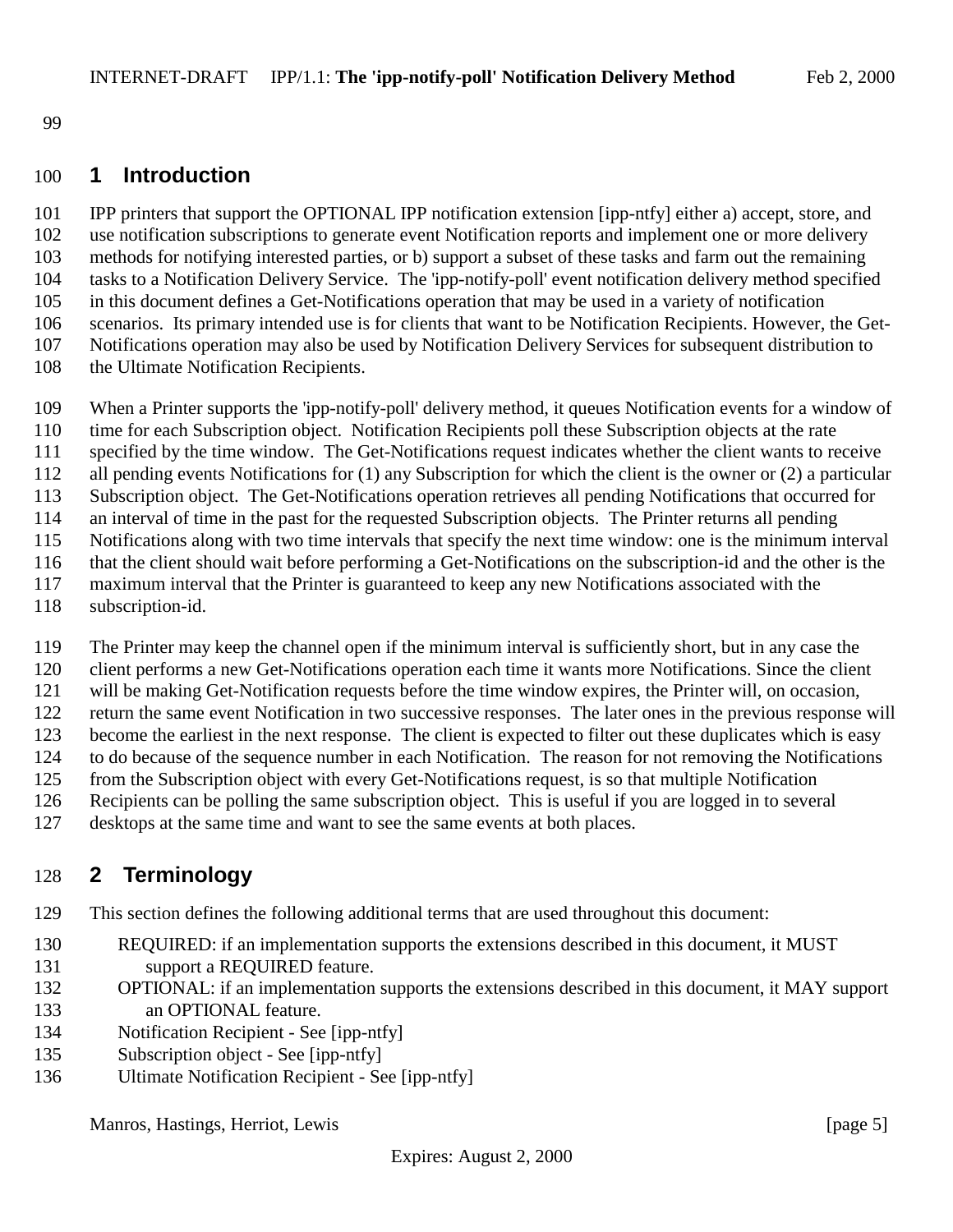### <span id="page-5-0"></span>**3 Model and Operation**

In the IPP Notification Model [ipp-ntfy], one or more Per-Job Subscriptions can be supplied in the Job

- Creation operation or OPTIONALLY as subsequent Create-Job-Subscription operations; one Per-Printer Subscription can be supplied in the Create-Printer operation. The client that creates these Subscription
- 
- objects becomes the owner of the Subscription object.

When creating each Subscription object, the client supplies the "notify-recipient" (uri) attribute. The

- "notify-recipient" attribute specifies both a single Notification Recipient that is to receive the Notifications
- when subsequent events occur and the method for Notification delivery that the IPP Printer is to use. For the 'ipp-notify-poll' Notification delivery method defined in this document, there is no notify-recipient
- because the Printer waits for one or more clients to ask for Notifications from a Subscription object rather
- 147 than sending them. Rather, any client that is authenticated (1) as an operator or administrator or (2) as the
- owner of the Subscription object can initiate a Get-Notifications operation for that Subscription object.
- Therefore, any Printer that supports the 'ipp-notify-poll' notification delivery method MUST queue event
- Notifications for a sliding window of time for each Subscription object. Thus a single user can login at
- different places, say his/her office, the lab, and/or several desktops in the same room, and receive the same
- event Notifications from a single Subscription object.
- The client issues a Get-Notifications Printer operation in order to initiate the delivery of the pending
- Notifications held by the Printer for the Subscription objects requested. The client can indicate in the Get-
- Notifications request whether it wants to receive all pending Notifications for (1) any existing Subscription
- objects for which it is the owner or (2) particular Subscription object(s) (for which it MUST be the owner
- or have read-access rights). In either case, the Notifications are returned in a response to the Get-
- Notifications request.
- If the client requests a persistent channel and if the Printer has returned minimum intervals that are
- sufficiently short, then the Printer keeps the channel open. Either the client or the IPP Printer can disconnect the HTTP connection.
- ISSUE 01: Should it be possible for a client to ask for the Per-Job Subscriptions for a particular job using a 163 "job-id", instead of the subscription-id, which currently isn't returned by a Job Creation operation?

# **4 Get-Notifications operation**

 This REQUIRED operation allows the client to request that pending Notifications be delivered as a response to this request. The client MUST be the owner or have write-access rights of the Subscription objects that are involved and the delivery method specified when the Subscription objects were created MUST be ipp-notify-poll'. When the Printer creates a Subscription Object, either with a Job Creation operation or with a Create-Printer-Subscription or Create-Job-Subscription operation and a subscription object contains the 'ipp-notify-poll' value for the "notify-recipient" operation attribute, the Printer returns a minimum and maximum interval in the response. The client SHOULD perform a Get-Notifications operation after the minimum interval and if the Printer receives the Get-Notifications before the maximum interval has elapsed, it MUST have all of the Notifications that has occurred since the Subscription object

was created.

Manros, Hastings, Herriot, Lewis [page 6]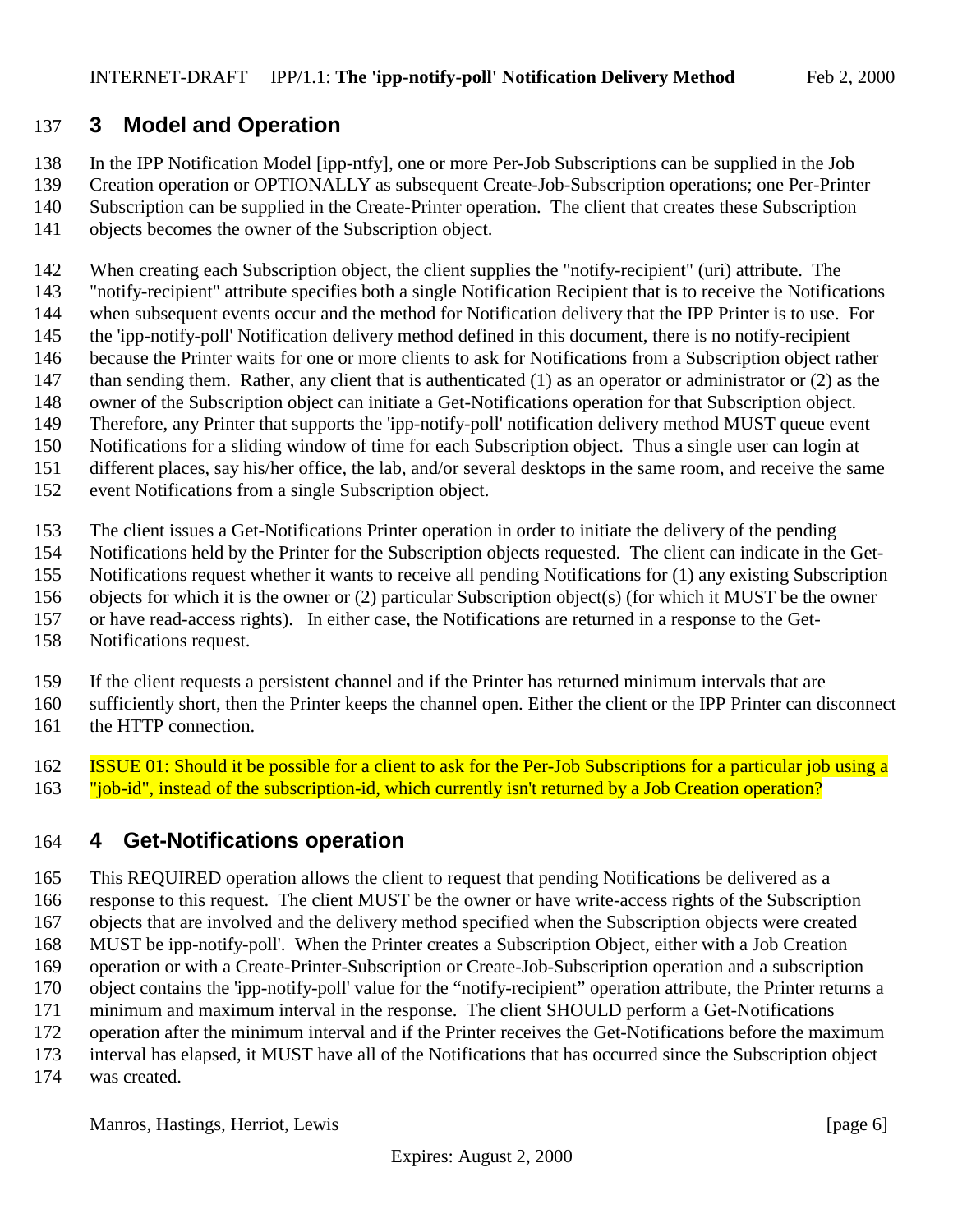<span id="page-6-0"></span>

| 175<br>176                             | <b>ISSUE 02:</b> Is there anything useful that we could define for the rest of the "notification-recipient" (uri)<br>attribute, since there is no recipient address needed after the 'ipp-notify-poll://' since the recipient(s) poll?                                                                                                                                                                                                                                                                                                                                                     |
|----------------------------------------|--------------------------------------------------------------------------------------------------------------------------------------------------------------------------------------------------------------------------------------------------------------------------------------------------------------------------------------------------------------------------------------------------------------------------------------------------------------------------------------------------------------------------------------------------------------------------------------------|
| 177<br>178                             | The IPP Printer MUST accept the request in any state (see [ipp-mod] "printer-state" and "printer-state-<br>reasons" attributes) and MUST remain in the same state with the same "printer-state-reasons".                                                                                                                                                                                                                                                                                                                                                                                   |
| 179<br>180<br>181<br>182<br>183<br>184 | Access Rights: The authenticated user (see [ipp-mod] section 8.3) performing this operation must either be<br>the Subscription object owner (as determined when the Subscription object was created by the Job Creation<br>operation, Create-Job-Subscription, or Create-Printer-Subscription operations) or an operator or<br>administrator of the Printer object (see [ipp-mod] Sections 1 and 8.5). Otherwise, the IPP object MUST<br>reject the operation and return: 'client-error-forbidden', 'client-error-not-authenticated', or 'client-error-not-<br>authorized' as appropriate. |
| 185                                    | <b>Get-Notifications Request</b><br>4.1                                                                                                                                                                                                                                                                                                                                                                                                                                                                                                                                                    |
| 186                                    | The following groups of attributes are part of the Get-Notifications Request:                                                                                                                                                                                                                                                                                                                                                                                                                                                                                                              |
| 187                                    | Group 1: Operation Attributes                                                                                                                                                                                                                                                                                                                                                                                                                                                                                                                                                              |
| 188<br>189<br>190<br>191               | Natural Language and Character Set:<br>The "attributes-charset" and "attributes-natural-language" attributes as described in [ipp-mod]<br>section 3.1.4.1.                                                                                                                                                                                                                                                                                                                                                                                                                                 |
| 192<br>193<br>194<br>195               | Target:<br>The "printer-uri" (uri) operation attribute which is the target for this operation as described in [ipp-<br>mod] section 3.1.5.                                                                                                                                                                                                                                                                                                                                                                                                                                                 |
| 196<br>197<br>198<br>199               | <b>Requesting User Name:</b><br>The "requesting-user-name" (name(MAX)) attribute SHOULD be supplied by the client as<br>described in [ipp-mod] section 8.3.                                                                                                                                                                                                                                                                                                                                                                                                                                |
| 200<br>201<br>202<br>203<br>204<br>205 | "subscription-ids" (1setOf integer(1:MAX)):<br>The client OPTIONALLY supplies this attribute. The Printer object MUST support this attribute. It<br>is an integer value that identifies one or more Subscription objects for which event Notifications are<br>being requested. If the client supplies this attribute, but none of the Subscription objects are found,<br>the IPP Printer MUST return the 'client-error-not-found' status code. If some are found and others<br>are not, the ones that are not found are return in the Unsupported Attributes.                              |
| 206<br>207<br>208<br>209<br>210        | If the client does not supply this attribute, then the IPP Printer returns event Notifications for all<br>Subscription objects for which the client is the owner and the "notify-recipients" attribute is 'ipp-<br>notify-poll'. It is not an error if there are currently no Subscription objects for this client; the<br>response then contains no Notifications                                                                                                                                                                                                                         |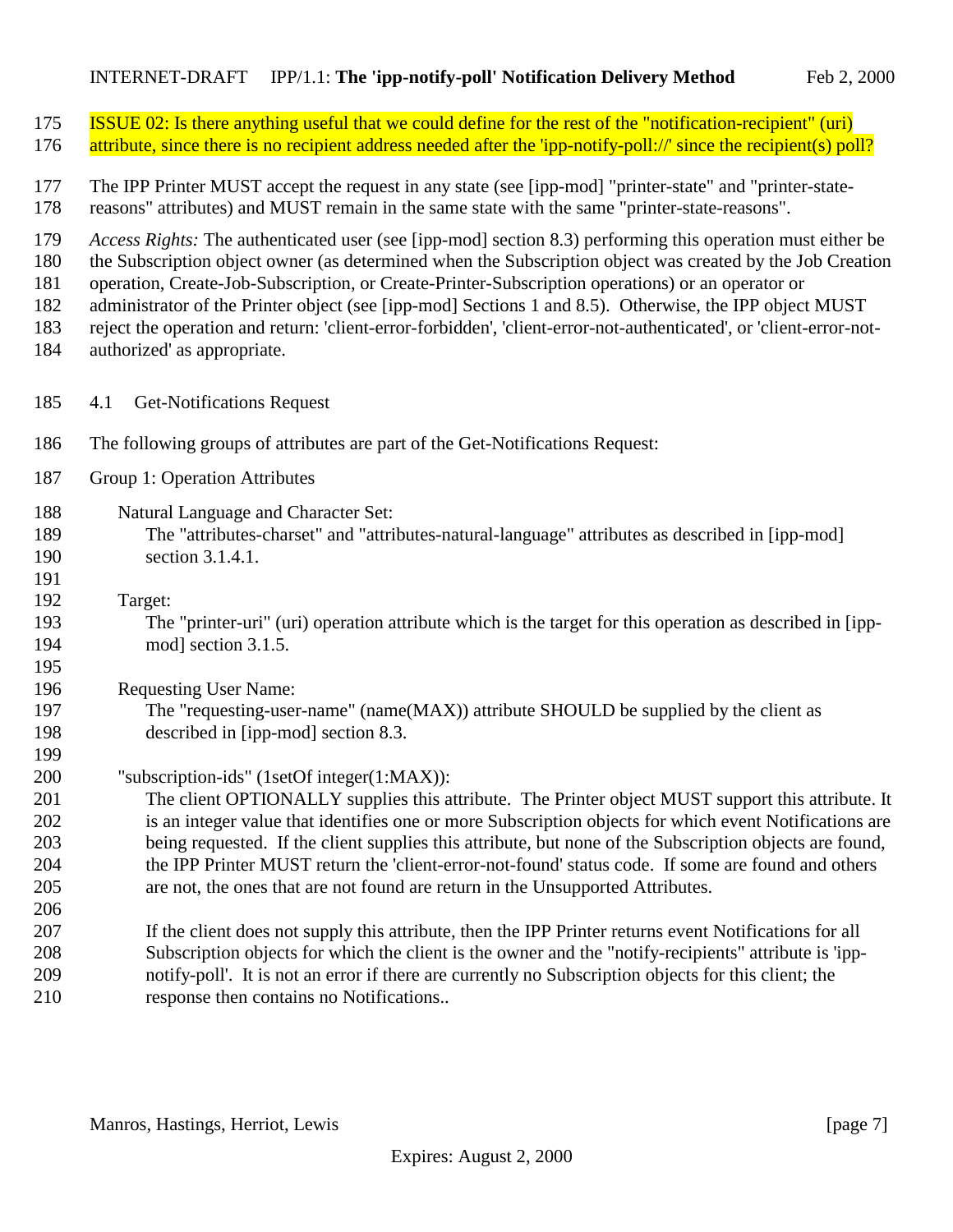- <span id="page-7-0"></span>4.2 Get-Notifications Response
- The Printer object returns either an immediate error response or a successful response with status code:
- 'successful-ok' when the first event occurs, i.e., when the Printer delivers the first event Notification.
- Group 1: Operation Attributes
- Status Message: In addition to the REQUIRED status code returned in every response, the response OPTIONALLY includes a "status-message" (text(255)) and/or a "detailed-status-message" (text(MAX)) operation attribute as described in [ipp-mod] sections 13 and 3.1.6. Natural Language and Character Set: The "attributes-charset" and "attributes-natural-language" attributes as described in [ipp-mod] section 3.1.4.2. "minimum-time-interval" (integer(0:MAX)): The value of this attribute is the minimum number of seconds that SHOULD elapse before the client performs this operation again for these subscription-ids. A client MAY perform this operation at any 227 time, and a Printer MUST respond with all pending Notifications. A client observes this value in order to be a "good network citizen". "maximum-time-interval" (integer(0:MAX)): The value of this attribute is the maximum number of seconds that SHOULD elapse before this client SHOULD issue this operation again for these subscription-ids. A Printer MUST preserve all Notifications that occur for the number of seconds specified by this attribute starting at the time it is sent in a response. A client MAY perform this operation at any time, and a Printer MUST respond with all pending Notifications. If a Printer receives this operation after this time interval, it SHOULD have discarded some Notifications since the last response.
- **ISSUE 04 Or MUST the Printer discard events that occurred earlier than the sliding time window**  specified by the difference between these two values? Otherwise, the clients may get back a lot of 240 duplicate events on subsequent requests.
- Group 2: Unsupported Attributes
- See [ipp-mod] section 3.1.7 for details on returning Unsupported Attributes.
- If the "subscription-ids" attribute contained subscription-ids that do not exist, the Printer returns them in this group as value of the "subscription-ids" attribute.
- 

 

Group 3 through N: Notification Attributes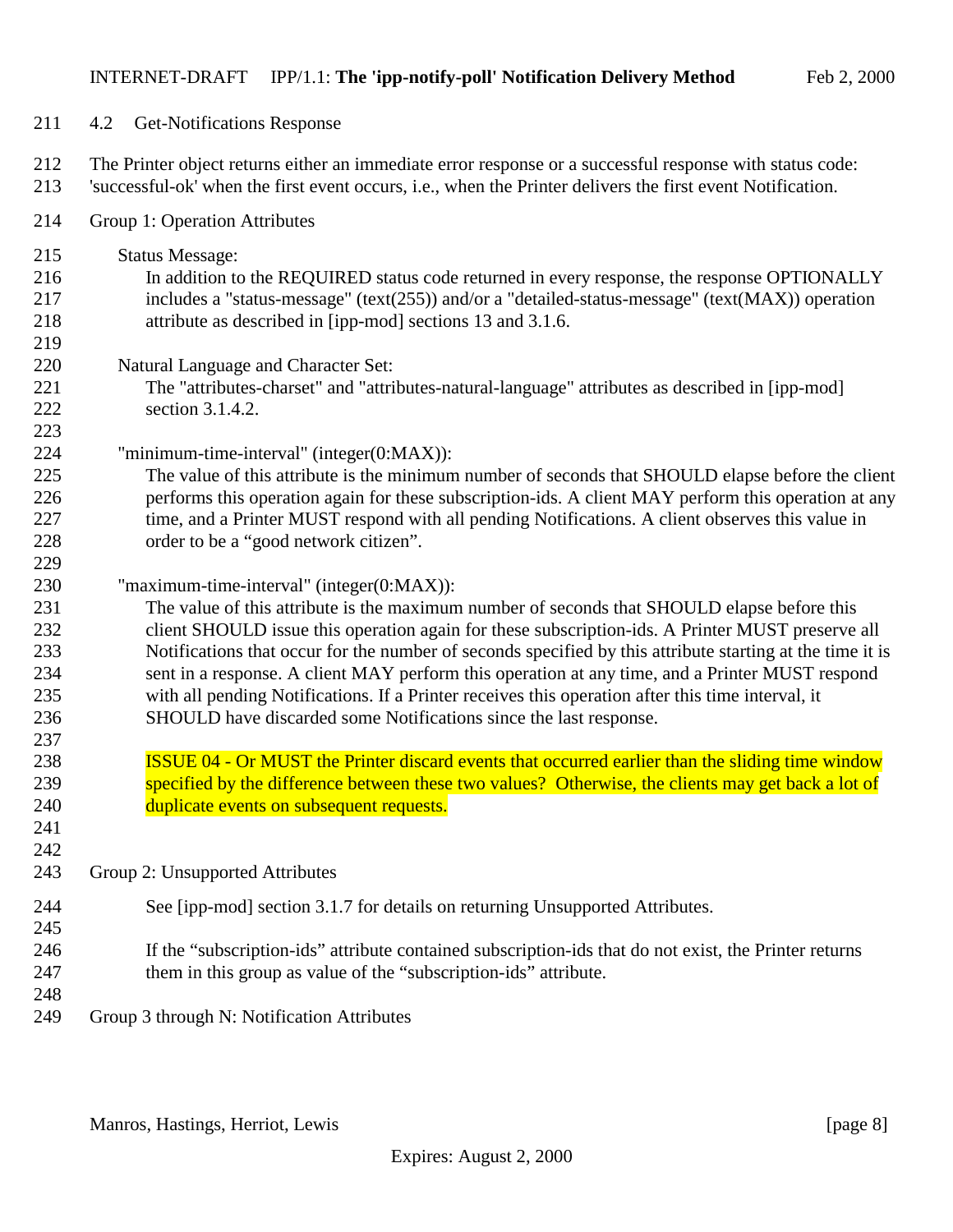<span id="page-8-0"></span> The Printer object responds with one event Notification per Group for each pending Notification 251 that meets the criteria specified by the subscription-ids attribute and requesting user name.(see [ipp-ntfy]).

### **5 Extension to Print-Job, Print-URI, Create-Job, Create-Printer-Subscription and Create-Printer-Subscription**

5.1 Response

 When Print-Job, Print-URI or Create-Job contains a "job-notify" attribute and the "notify-recipient" is 'ipp-notify-poll', the response contains two additional Operation Attributes that pertain to subscriptions.

- When Create-Job-Subscription or Create-Printer-Subscription operation contains a "notify-recipient" that is 'ipp-notify-poll', the response contains two additional Operation Attributes that pertain to subscriptions.
- Group 1: Operation Attributes
- "minimum-time-interval" (integer(0:MAX)):
- The value of this attribute is the minimum number of seconds that SHOULD elapse before the client performs the Get-Notification operation for the first time with any subscription-ids returned with 264 this job. A client MAY perform the Get-Notification operation at any time, and a Printer MUST respond with all pending Notifications. A client observes this value in order to be a "good network citizen".
- ISSUE 05: if we don't want to have Job Creation operations return subscription id's, then allow a "job-ids" operation attribute in the Get-Notifications request in addition to the "subscription-ids" **operation attribute.**
- "maximum-time-interval" (integer(0:MAX)):
- The value of this attribute is the maximum number of seconds that SHOULD elapse before a Printer receives the Get-Notification operation for the first time with any subscription-ids returned with this job. A Printer MUST preserve all Notifications that occur for the number of seconds specified by 276 this attribute starting at the time it is sent in a response. A client MAY perform the Get-Notification operation at any time, and a Printer MUST respond with all pending Notifications. If a Printer receives a Get-Notification operation after this time interval, it may have discarded some Notifications since the last response.
- 

# **6 Encoding**

- The operation-id assigned for the Get-Notification operation is:
- 283 0x00??
- and should be added to the next version of [ipp-mod] section 4.4.15 "operations-supported".

Manros, Hastings, Herriot, Lewis [page 9]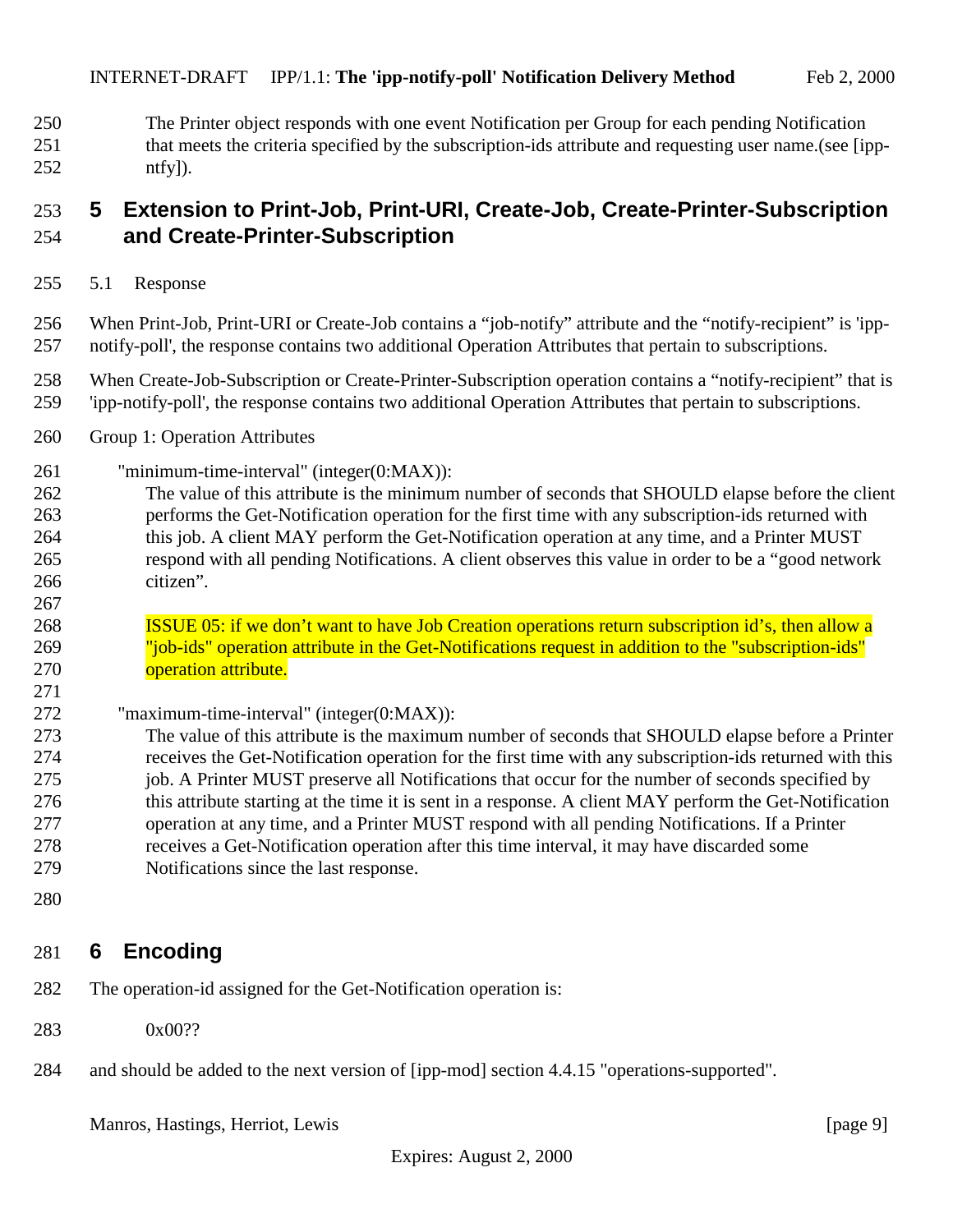- <span id="page-9-0"></span> This notification delivery method uses the IPP transport and encoding [ipp-pro] for the Get-Notifications operation with one extension:
- Instead of defining a new object attribute tag, a Generic Object attributes tag is defined that is used for all new objects, such as Subscription objects, etc. Then this one new tag can also be used for the Get-Notifications response Group 3 tag and subsequent groups in section [4.2:](#page-7-0)
- 290 notification-attributes-tag =  $\%x07$  ; tag of 7

### **7 IANA Considerations**

IANA will be asked to register this 'ipp-notify-poll' notification delivery scheme.

#### **8 Internationalization Considerations**

With the 'ipp-notify-poll' method defined in this document, the client cannot request the Human

Consumable form by supplying the "notify-text-format" operation attribute (see [ipp-ntfy]). Therefore, the

IPP Printer does not have to perform any localization with this notification delivery method. However, the

client when it receives the Get-Notifications response is expected to localize the attributes that have the

 'keyword' attribute syntax according to the charset and natural language requested in the Get-Notifications request.

#### **9 Security Considerations**

The IPP Model and Semantics document [ipp-mod] discusses high level security requirements (Client

Authentication, Server Authentication and Operation Privacy). Client Authentication is the mechanism by

which the client proves its identity to the server in a secure manner. Server Authentication is the

mechanism by which the server proves its identity to the client in a secure manner. Operation Privacy is

defined as a mechanism for protecting operations from eavesdropping.

Unlike other event Notification delivery methods in which the IPP Printer initiates the event Notification,

with the method defined in this document, the Notification Recipient is the client who issues the Get-

Notifications operation. Therefore, there is no chance of "spam" notifications with this method.

Furthermore, such a client can close down the HTTP channel at any time, and so can avoid future unwanted

event Notifications at any time.

# **10 References**

### [ipp-mod]

 R. deBry, T. Hastings, R. Herriot, S. Isaacson, P. Powell, "Internet Printing Protocol/1.0: Model and Semantics", <draft-ietf-ipp-model-v11-04.txt>, June, 1999.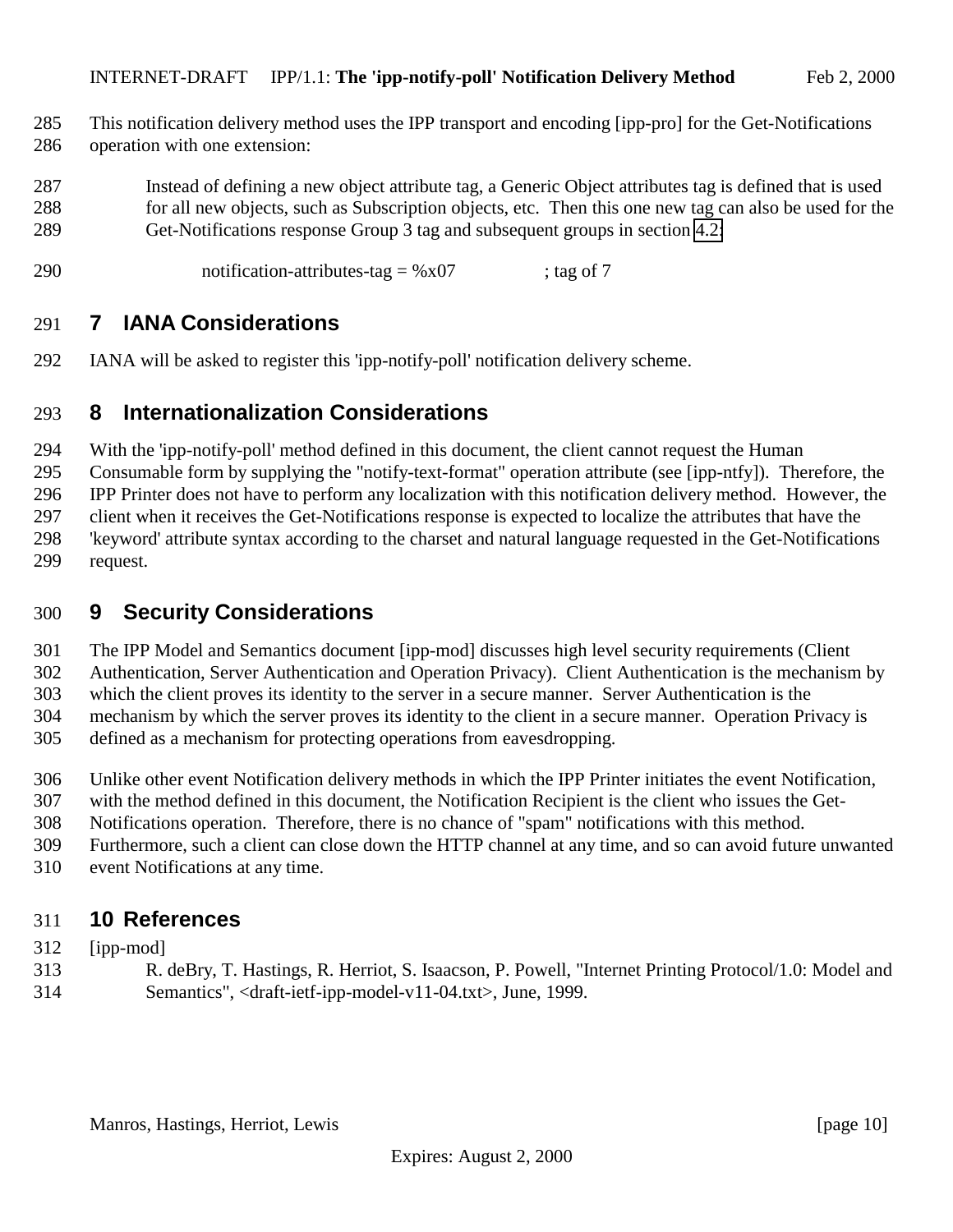<span id="page-10-0"></span>

| 315        | $[$ ipp-ntfy $]$                                                                                                                    |
|------------|-------------------------------------------------------------------------------------------------------------------------------------|
| 316        | Isaacson, S., Martin, J., deBry, R., Hastings, T., Shepherd, M., Bergman, R., "Internet Printing                                    |
| 317        | Protocol/1.1: IPP Event Notification Specification", <draft-ietf-ipp-not-spec-01.txt>, October 14,</draft-ietf-ipp-not-spec-01.txt> |
| 318        | 1999.                                                                                                                               |
| 319        | $[$ ipp-pro $]$                                                                                                                     |
| 320        | Herriot, R., Butler, S., Moore, P., Tuner, R., "Internet Printing Protocol/1.1: Encoding and                                        |
| 321        | Transport", draft-ietf-ipp-protocol-v11-03.txt, June, 1999.                                                                         |
| 322<br>323 | [rfc2026]<br>S. Bradner, "The Internet Standards Process -- Revision 3", RFC 2026, October 1996.                                    |

[RFC2616]

 R. Fielding, J. Gettys, J. Mogul, H. Frystyk, L. Masinter, P. Leach, T. Berners-Lee, "Hypertext Transfer Protocol - HTTP/1.1", RFC 2616, June 1999.

#### **11 Author's Addresses**

- Robert Herriot
- 329 3400 Hillview Ave., Bldg #1
- 330 Palo Alto, CA 94304
- 332 Phone: 650-813-7696
- 333 Fax: 650-813-6860
- 334 Email: rherriot@pahv.xerox.com
- 

### **12 Full Copyright Statement**

- Copyright (C) The Internet Society (1999). All Rights Reserved.
- This document and translations of it may be copied and furnished to others, and derivative works that
- comment on or otherwise explain it or assist in its implementation may be prepared, copied, published and
- distributed, in whole or in part, without restriction of any kind, provided that the above copyright notice and
- this paragraph are included on all such copies and derivative works. However, this document itself may not
- be modified in any way, such as by removing the copyright notice or references to the Internet Society or
- other Internet organizations, except as needed for the purpose of developing Internet standards in which
- case the procedures for copyrights defined in the Internet Standards process must be followed, or as
- required to translate it into languages other than English.
- The limited permissions granted above are perpetual and will not be revoked by the Internet Society or its successors or assigns.
- This document and the information contained herein is provided on an "AS IS" basis and THE INTERNET
- SOCIETY AND THE INTERNET ENGINEERING TASK FORCE DISCLAIMS ALL WARRANTIES,
- EXPRESS OR IMPLIED, INCLUDING BUT NOT LIMITED TO ANY WARRANTY THAT THE USE